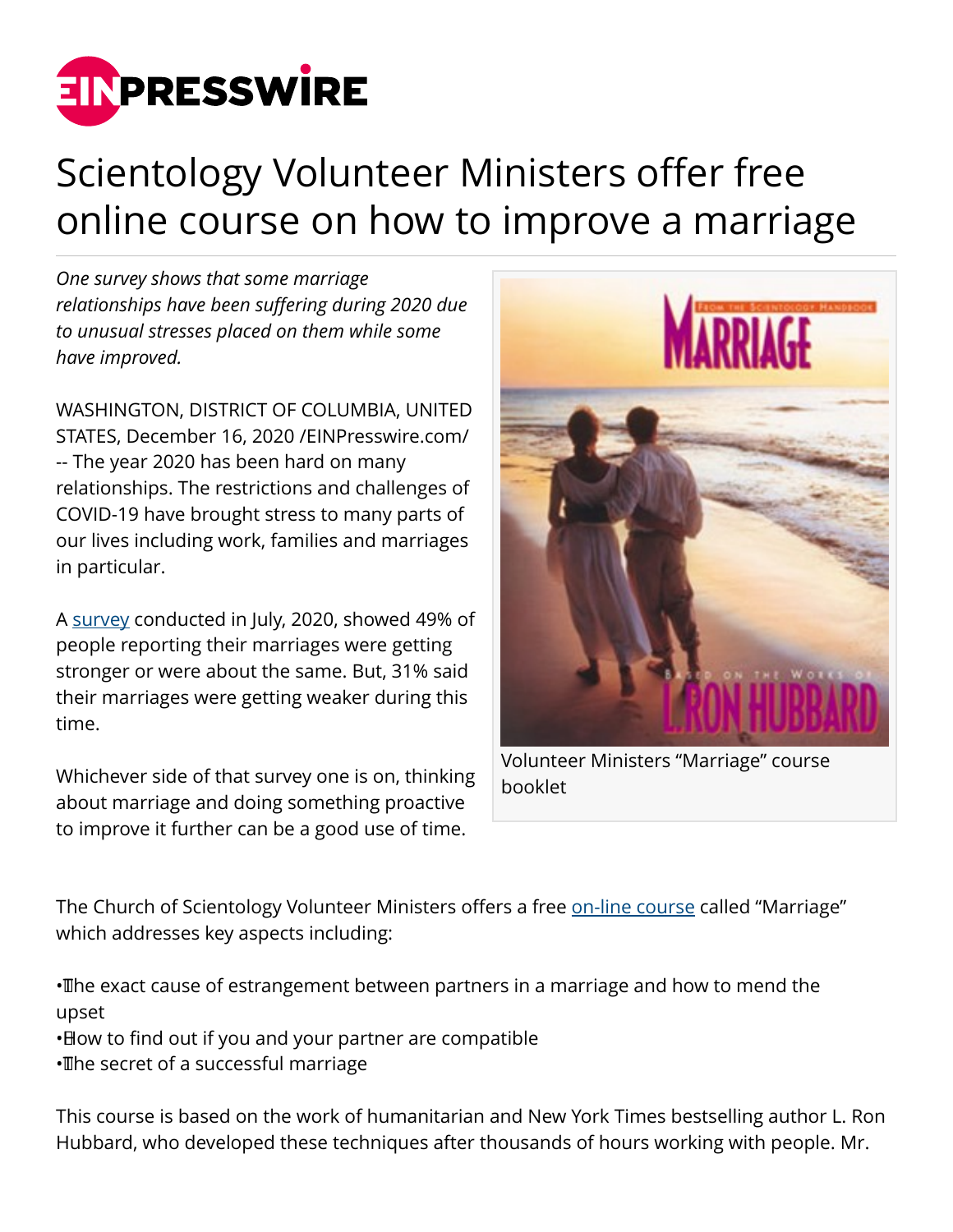Hubbard found that the area of relationships and marriage was a common problem about which people sought advice. ([www.lronhubbard.org](http://www.lronhubbard.org))

"Communication is the root of marital success from which a strong union can grow and noncommunication is the rock on which the ship will bash out her keel," said Mr. Hubbard in an essay called "On Marriage."

Today, the stresses and strains life puts on a marriage can test even the most loving relationship and today's unique challenges can make marriage even more difficult – or more fulfilling. It is possible to put a marriage back together again, even when it appears to have passed the point of no return. And where a



Marriage success, or marriage problems?

marriage may have just lost some of its luster, using the information and methods on this course can restore the love with which it began. Those doing well can improve their marriages as well.

## "

Communication is the root of marital success from which a strong union can grow and noncommunication is the rock on which the ship will bash out her keel."

*L. Ron Hubbard*

Rev. Sylvia Stanard of the Church of Scientology National Affairs Office said, "Even people not married but who would like to create a stable marriage can benefit from learning tools and techniques to navigate a shared life. Those in a relationship or a marriage are statistically happier and less lonely. We want to help people during this difficult time to be able to improve their lives through their marriage or relationships."

Other courses based on the works of L. Ron Hubbard

addressing common issues people are encountering -- such as how to handle a dangerous environment, communication, study, and children -- are also available online at the [Volunteer](https://www.volunteerministers.org/solutions/) [Minister's site.](https://www.volunteerministers.org/solutions/) Anyone of any belief, who wishes to do something to improve conditions around them, may avail themselves of these free courses.

Offering the free online courses is just one of many activities Volunteer Ministers have been engaged in during 2020. Other activities include disaster response around the country and the distribution of millions of hygiene protocol education booklets to residences, shops, community centers, government agencies, medical centers, and hospitals. Several million booklets have been distributed personally by the Church's volunteers nationwide. This important material is